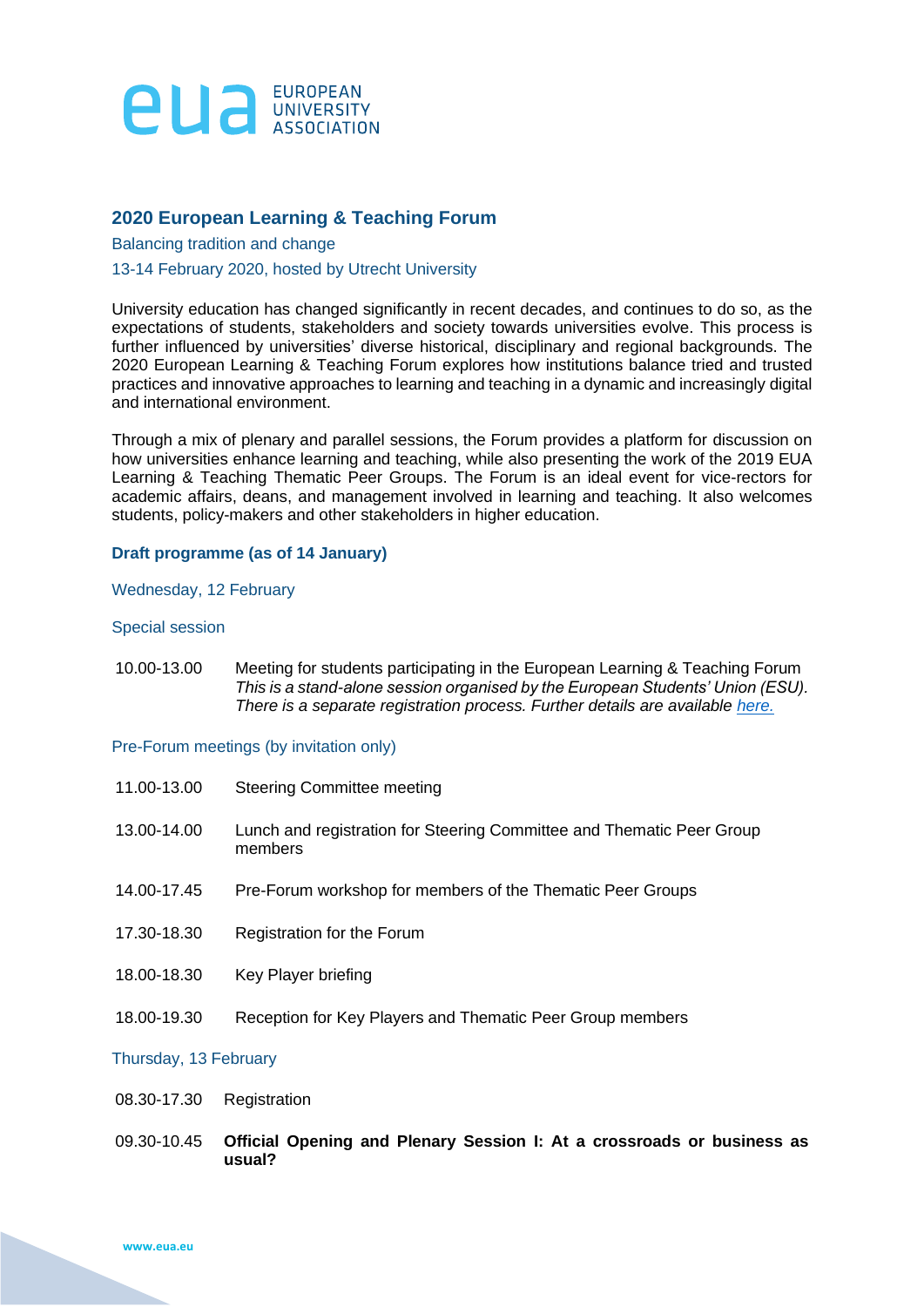A moderated discussion with the audience on the changes in higher education: Is learning and teaching really going through a historical moment? If so, why? What changes have had a big impact on the development of learning and teaching in the past and which are to be expected in the future? What has remained unaltered and what should not be tampered with?

- Welcome by Michael Murphy, Chair, EUA Learning & Teaching Steering Committee and Henk Kummeling, Rector Magnificus, Utrecht University, **Netherlands**
- Jakob Ravn, Executive Director of Teaching and Learning, Copenhagen Business School, Denmark
- Charalambos Vrasidas, Associate Dean for E-Learning, University of Nicosia, **C**yprus
- Chaired by Tia Loukkola, Director, Institutional Development Unit, European University Association (EUA)
- 10.45-11.15 Coffee break

### 11.15-12.45 **Breakout Sessions A**

These parallel sessions are based on the work of the Thematic Peer Groups and the call for contributions. Attendants will have a choice of either a 90-minute workshop or two paper presentations of 45 minutes each.

### 12.45-14.15 Networking lunch

From 13.30 onwards, during the lunch break, participants may choose to attend an update on the ongoing work of the Bologna Follow-Up Group's Advisory Group on Learning & Teaching.

### 14.15-15.45 **Breakout Sessions B**

These parallel sessions are based on the work of the Thematic Peer Groups and the call for contributions. Attendants will have a choice of either a 90-minute workshop or two paper presentations of 45 minutes each.

- 15.45-16.15 Coffee break
- 16.15-17.30 **Plenary Session II: Mastering transformative strategies, yielding success** This panel discussion is on the rationale, strategy and implementation of change management. The session will provide insights into how change processes are managed at the practical level, in a way that is inclusive and leads to success.
	- Sari Lindblom, Vice-Rector, University of Helsinki, Finland
	- Joanne Pagèze, Vice-President, University of Bordeaux, France
	- Chaired by Kornelia Freitag, Vice-Rector, Ruhr University Bochum, Germany

#### 19.30 Dinner

#### Friday, 14 February

## 09.30-11.00 **Breakout Sessions C**

These parallel sessions are based on the work of the Thematic Peer Groups and the call for contributions. Attendants will have a choice of either a 90-minute workshop or two paper presentations of 45 minutes each.

- 11.00-11.30 Coffee break
- 11.30-12.50 **Plenary Session III: Reforms through the learner's lens**